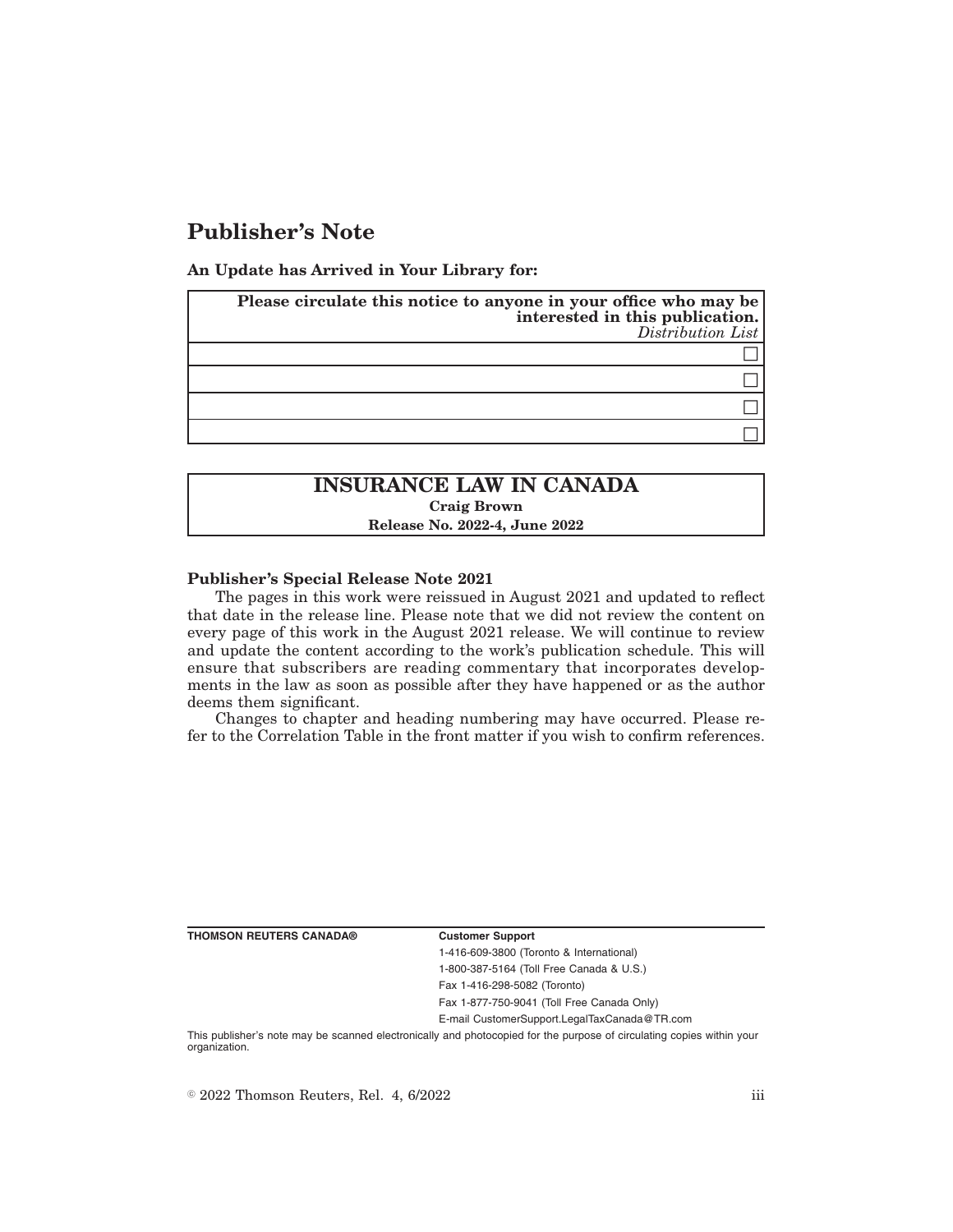This work provides an extensive treatment of insurance law in Canada, combining a scholarly treatment of general principles with a practical treatment of the issues arising in specific types of insurance practice. Chapters 1 through 15 contain the established text on the subject, Insurance Law in Canada. Chapters 16 through 20 are authored by practitioners who are experts in their respective fields: accident and sickness insurance; automotive insurance; liability insurance; marine insurance; and property insurance. The service gives you practical coverage of the issues arising in practice, combined with trusted coverage of first principles, all at your fingertips. The authors deal with legislation and case law from all across Canada. The work is published in a looseleaf format, ensuring currency through regular updates.

This release adds a new memorandum to Appendix IF (Issues in Focus). This release also updates Appendix B:5 (Summary of Accidents Benefits-Newfoundland), Appendix IF (Issues in Focus), Appendix SLL (Selected Legal Literature) and Appendix WP (Words and Phrases).

### **Highlights**

- E **APPENDIX IF—ISSUES IN FOCUS—** A new memorandum dated March 2022 and entitled "Property Damage and Business Losses: Comment on *MDS Inc v. Factory Mutual Insurance Co.*2021 ONCA 594" has been added to this release. The memo addresses the contingent time element of an all-risk policy. The principal issue was whether the loss of profits resulted from physical loss or damage suffered by a supplier of product to the insured.
- E **SELECTED LEGAL LITERATURE—** With this release, the Selected Legal Literature appendix has been re-organized with the addition of alphabetical headings under which the entries are clustered by topic. Significant headings and clusters of entries include **AUTOMOBILE IN-SURANCE CLAIMS; BUSINESS INCOME INSURANCE; COVID-19, INSURANCE; HOMEOWNER'S INSURANCE; INSURANCE, LIABILITY; INSURANCE, EMPLOYMENT; INSURANCE POLI-CIES; and LIMITATIONS OF ACTIONS**. New 2021 entries added to the text include materials relating to catastrophic impairment law, COVID-19 insurance and healthcare considerations, *Employment Insurance Act* annotations, and the interpretation of standard form insurance policies.
- E **APPENDIX WP—WORDS AND PHRASES—Causation—** Causation is a two-stage process — the first step is proof of causation in fact, and the second step requires causation in law to be established (*McNeilly v. Pollard* (2016), 2016 BCSC 1604, 2016 CarswellBC 2411 (B.C. S.C.) at para. 56 Thompson J.).

## **ProView Developments**

Your ProView edition of this product now has a new, modified layout:

E The opening page is now the title page of the book as you would see in the print work